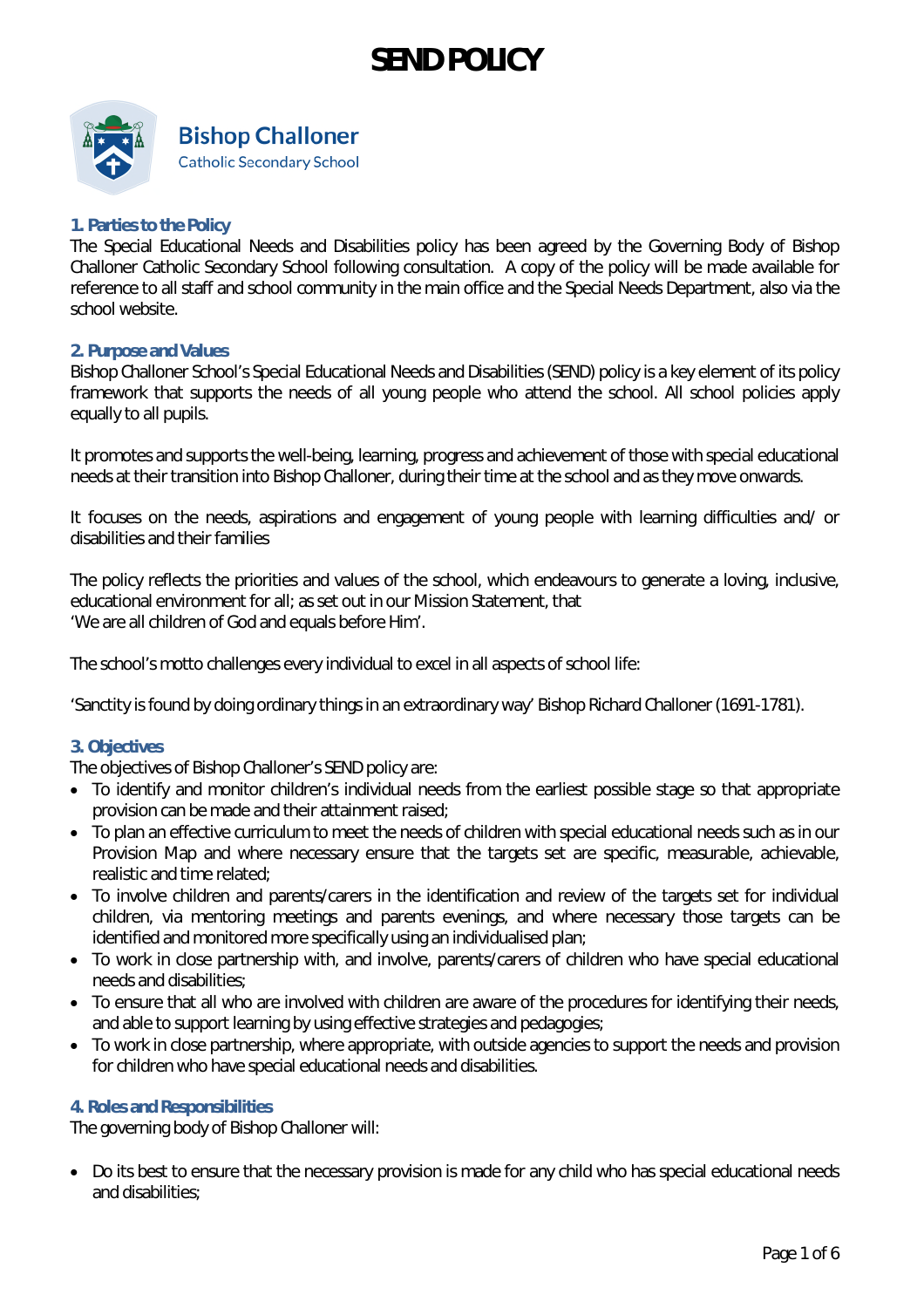- Ensure that where the 'responsible person' the Head teacher or the appropriate governor has been informed by the LA that a child has special educational needs, those needs are made known to all who are likely to teach them;
- Ensure that teachers at Bishop Challoner are aware of the importance of identifying and providing for those children who have special educational needs and disabilities;
- Ensure that parents/carers are notified of a decision by the school that SEND provision is being made for their child;
- Ensure that a child with special educational needs and disabilities joins in the activities of the school together with children who do not have special educational needs, so far as is reasonably practical and compatible with the child receiving the special educational provision their learning needs call for, the efficient education of the children with whom they are educated, and the efficient use of resources;
- Have regard to the revised new SEND Code of Practice (2015) when carrying out its duties toward all children with special educational needs;
- Consult the LA and the governing body of other schools, when it seems to be necessary or desirable in the interests of coordinated special educational provision in the area as a whole;
- Have a written SEND policy containing the information as set out in the Education (Special Educational Needs) (Information) (England) Regulations 1999 (reproduced in the SEN Code of Practice);

## **SENCO's role**

The SENCO is responsible for coordinating the provision of special educational needs and disabilities throughout the school. This will involve:

- Day to day operation of the SEND policy;
- Working alongside staff to assist them in identifying, assessing and planning for children's needs and ensuring that children make progress;
- Contributing to and, where necessary, leading the continuing professional development (CPD) of staff, in the light of new teachers' Standards – September 2012 with an emphasis on 'Quality First Teaching' meeting the specific needs of all students.
- Monitoring, evaluating and reporting on the provision for children with SEND to the governing body in partnership with the designated link Governor.
- Managing a team of Learning Support Assistants (LSA) which include ELSAs, a FEIPS practitioner, an ASC practitioner, SEN teaching staff and working in partnership with the Designated Safeguarding Lead, Child Protection Officers, and full time school matron.
- Coordinating the range of support available to children with special educational needs and disabilities;
- In conjunction with the form tutor/subject teacher liaising with parents/carers of children with special educational needs and disabilities.
- Overseeing and maintaining specific resources for special educational needs and disabilities;
- Liaising with outside agencies;

Parents are encouraged to:

- Adhere to the Bishop Challoner 'Home /School agreement'
- Attend parent's evenings and progress review meetings with appropriate members of staff and/or the **SENCO**
- Liaise with the SENCO sharing information and agreed targets
- Keep in regular contact with by telephone, email or letter

#### **5. Arrangements for co-ordination of provision**

The school's SENCO is a member of the Senior Leadership Group and works in close partnership with the Deputy Head Teacher with responsibility for Pupil Progress and Well-being.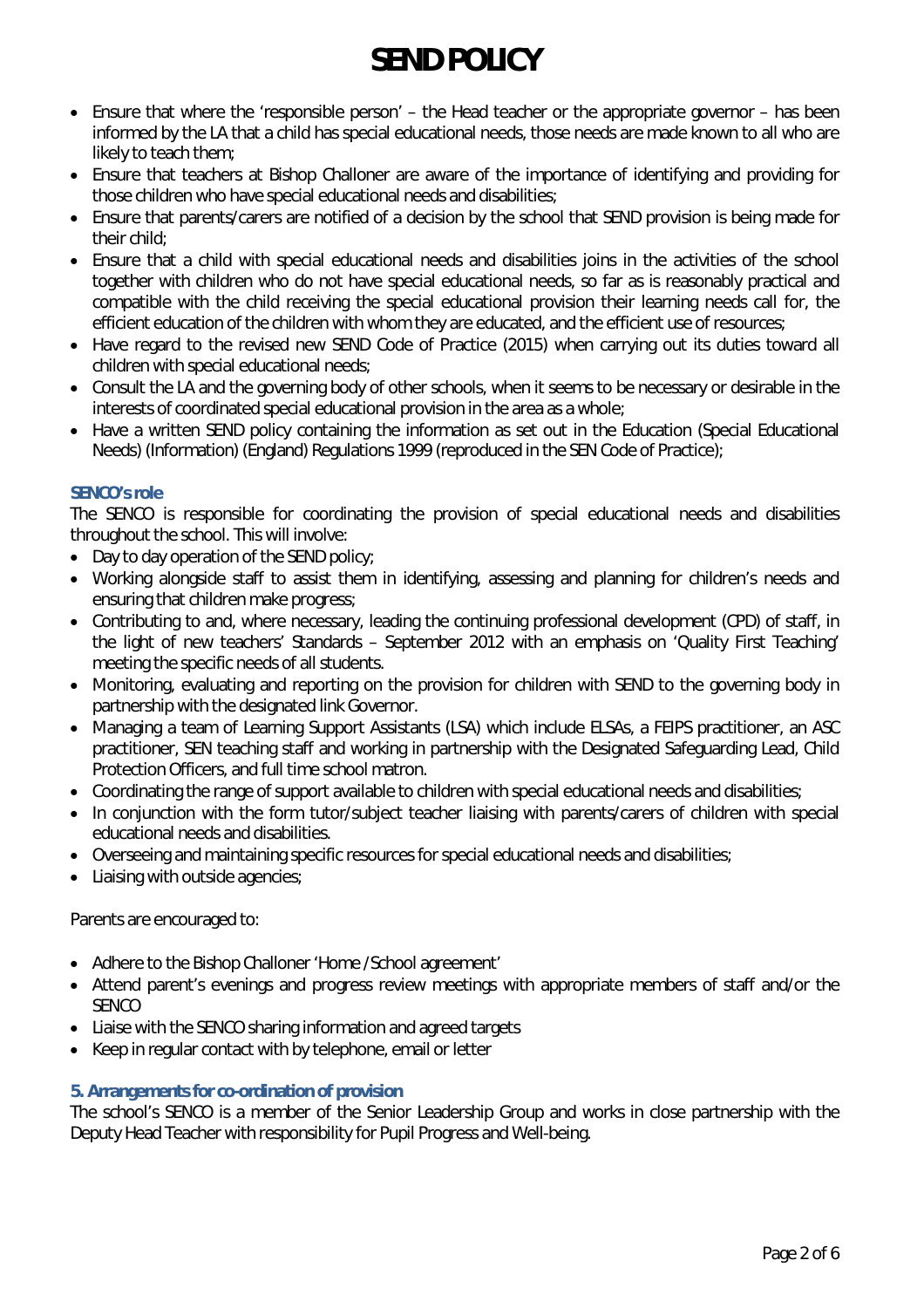The SENCO and Learning Support team will work in partnership with students, parents, School Matron, Health care professionals and other Educational professionals to develop appropriate, effective support packages which enable learners progress physically, socially, emotionally as well as academically.

Guided by the School's ethos of inclusion, the SENCO coordinates provision for students with a wide range of needs, working to overcome barriers to learning through the appropriate development of teaching and learning strategies across the school curriculum, with a key focus on core subjects. The SENCO is required to contribute to teaching in core subject areas, subject to teaching experience and expertise.

The SENCO will work closely with the curriculum team and the pastoral team to monitor the success of provision, via a coordinated programme of self-evaluation across the school calendar. Also developing alternative curriculum pathways as appropriate via the school's Curriculum Council, under the leadership of Deputy Head.

In some cases, it will be necessary for students to spend some time in small group work and 1:1 provisions; being withdrawn from the classroom for specific, timed activities related to identified needs. This may be delivered by the teacher, LSA or SENCO and will complement the core curriculum so that the skills, knowledge and understanding will be transferred to the classroom.

#### **6. Admission Arrangements**

The Governor's Admission Policy, which is reviewed annually, and is included in the school prospectus and available on the school's website.

The Admission Policy states: 'Children who have Education Health and Care Plan (EHCP) which name Bishop Challoner Catholic Secondary School, Basingstoke in the required section of the Plan will be awarded a place if the school is able to meet their particular needs. They will count towards the Pupil Admission Number.

## **7. Allocation of SEN resources**

The school's leadership group ensures that resources are allocated and used efficiently, effectively and equitably.

SEND resources are made part of the budget discussion for the whole school. In view of the school's commitment to SEND, it is common for SEND to benefit from funding for staffing and resources well in excess of minimum levels. In addition, SEND is fortunate to receive regular generous support from the Challoner Association. The school is alert to and will seek out the resource and services available beyond the school that may benefit our young people with SEND.

Pupils with an Education Health and Care Plan receive an additional level of resource as detailed in each Plan. The school is careful to ensure that pupils with Plans receive the level of support they need.

The school has no specialist units but has excellent partnerships with Hampshire County Council's Specialist Teacher Advisory service teams who visit the school each term to collaborate and offer training and advice.

#### **8. Identification, Assessment and Review**

The identification, assessment and review of special educational needs and disabilities forms part of a whole school policy.

All teachers in all departments are required to use their day-to-day experience of teaching and a systematic review of whole school and departmental data to monitor the needs and progress of individual students, including those who have, or may not have, special educational needs. In making their Self-Evaluation, Departments are required to look closely at students' achievements in various sub-groups, including those with special needs and disabilities.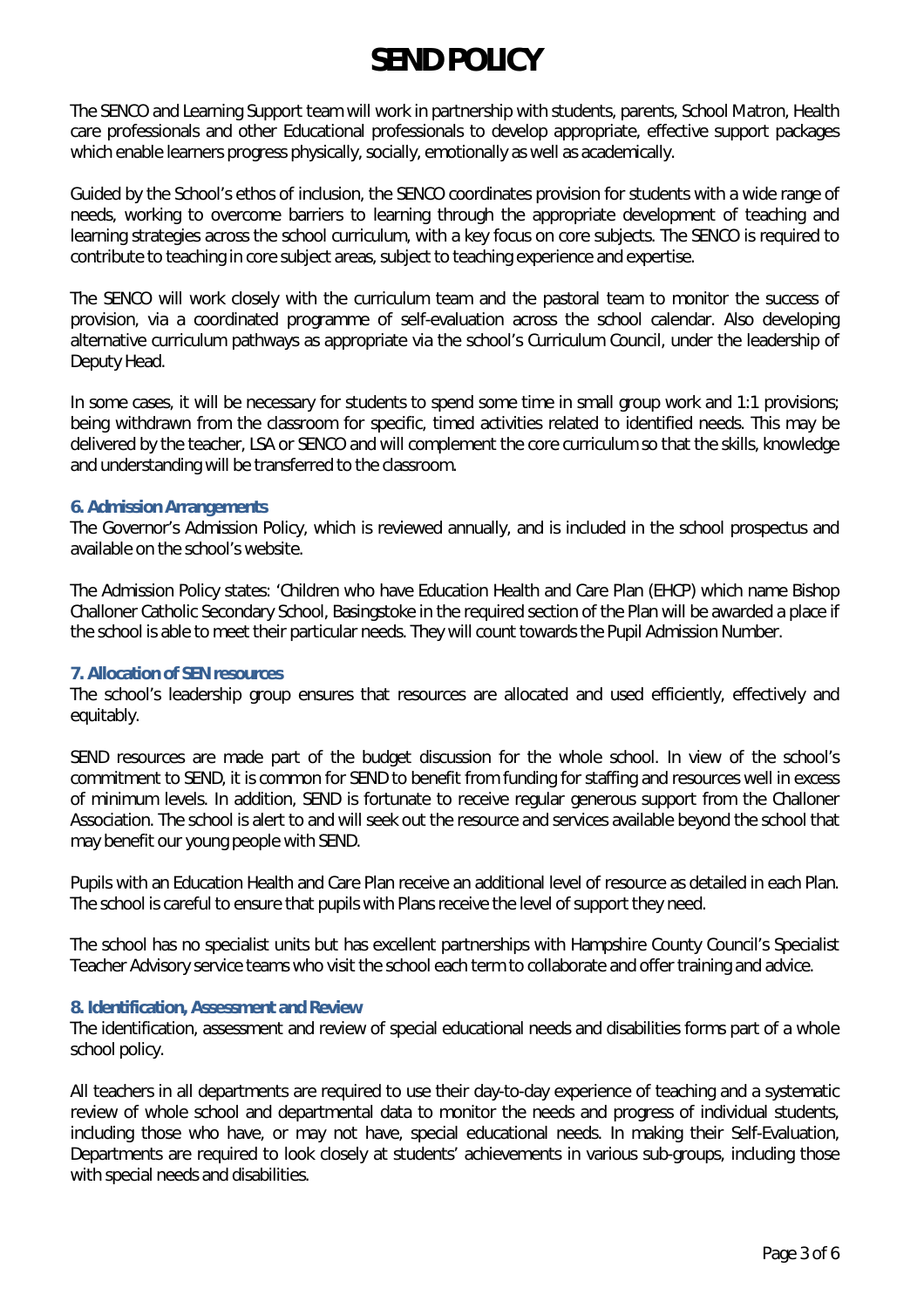In addition, a range of methods and procedures are in place for identifying, assessing, monitoring and reviewing students with SEND in keeping with planned procedures of the staged model of identification, assessment and planning as outlined in the *S EN D CodeofP ractice*, including:

- Parental referral
- Self-referral by students
- Transition programme with close collaboration and dissemination of information via IPAs.
- Range of in school testing as appropriate (including CATs, Dyslexia Screening Test, base- line tests Salford Reading, Vernon Spelling as recommended by HCC, STAR reading for comprehension)
- Formal and informal curriculum assessments
- Collecting evidence and appropriate individual testing to support applications for examination Access **Arrangements**
- Collating, sharing and disseminating student information barriers to learning / strategies to overcoming barriers to learning/ relevant key data with all staff via the individual Student Information Sheets which also act as effective Provision Maps.
- Using Hampshire's SEN audit procedures
- Contributing to or initiating the process of the *I eam Around the Fam ilyand PEPs where appropriate*
- Conducting Annual Reviews for those with EHCPs.

## **9. Facilities and Resources**

The school provides the following facilities and students for students with Special Educational Needs:

- An established team of experienced staff who have a breadth of various expertise which include:
	- o Learning Support Assistants
	- o Trained ELSAs,
	- o FEIPS practitioner
	- o ASC practitioner
	- o SEN teaching staff
	- o Chaplain
	- o School matron
	- o IT specialist
	- o 1:1 tutoring from qualified teachers

The team undertake training in the following areas EAL training and SLCN county network - ELKAN and offer support throughout the school and during Key Stage 4 study support during the school holidays. The team is constantly seeking to broaden their levels of expertise in order to match the requirements of the students in their care under the direction of the SENCO.

- A variety of small, well equipped teaching bases across the school, based broadly in each main curriculum area. 'Chill and Chat' room offering an 'Open House' policy to provide ongoing support and resources at specified times of the day, as well as homework support
- Disabled toilets
- Stairs with hand rails
- Flexible timetabling to ensure teaching when necessary takes place on the ground floor (apart from a minority of specialist room provision)
- Word processing equipment for general access to the curriculum. Available to specified students to improve writing skills, presentation and often levels of engagement and concentration
- Multisensory materials Accelerated Reader, My Maths, Show My Homework, GCSEPod, Word Aware, Acceleread/Accelewrite, Emotional Literacy Games and 'Prowise' interactive touch screen boards in all classrooms.
- Range of reading materials to support intervention programmes eg Rising Stars paired reading sets, plays, popular age appropriate reading material supplied in liaison with the school librarian.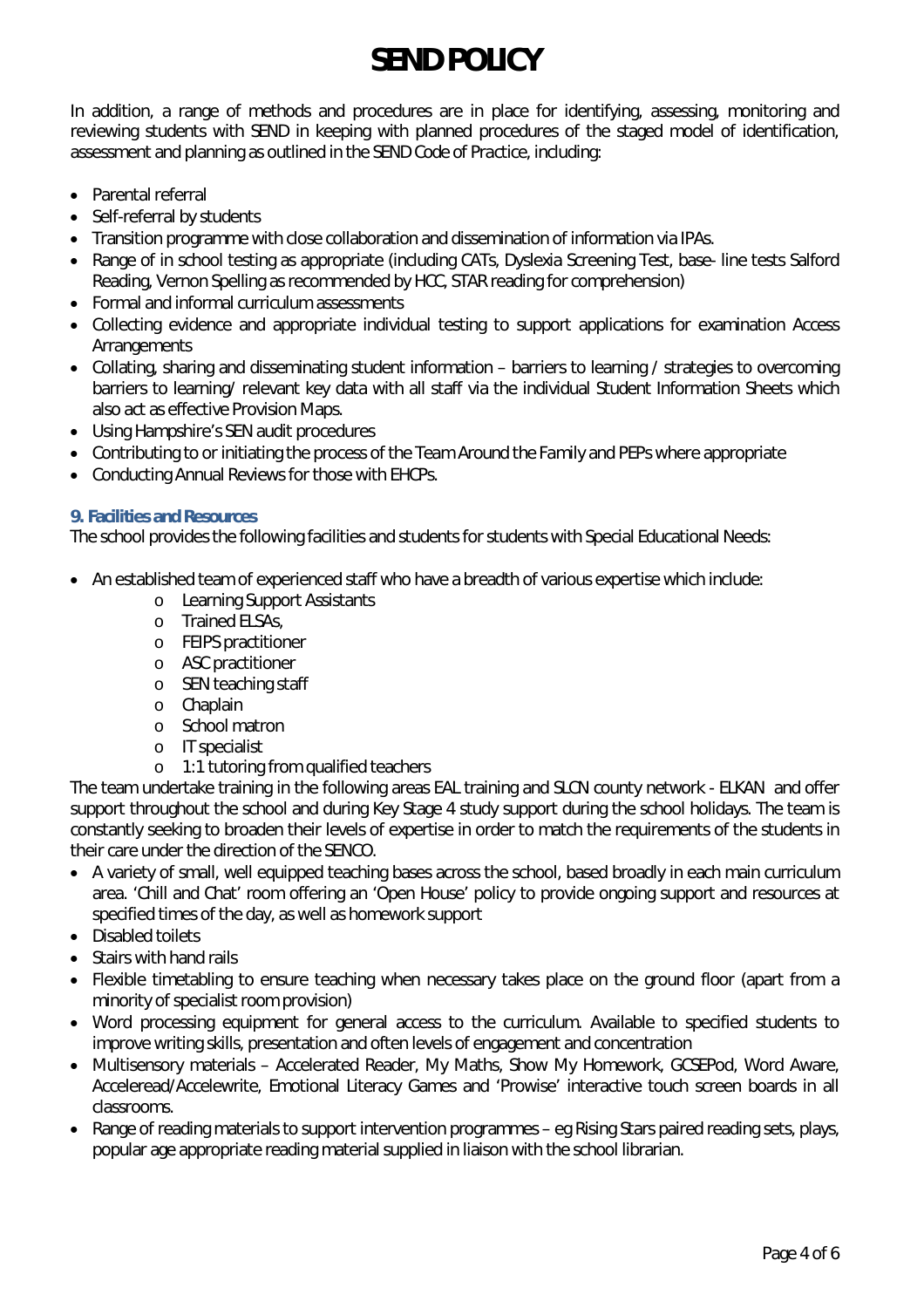## **10. Access for Students with SEN to the curriculum**

As set out in the Prospectus, it is the school policy that:

"The curriculum shall serve the needs of each student and the communities of which he/she is a member. " "Strenuous effort will be made to fulfil aspirations through learning support where appropriate.

In order to uphold the principles, values and priorities of this policy the school strives to foster inclusive practices that will:

- Include fully into the life of the school all children with special educational needs and disabilities for the mutual benefit of all.
- Involve each student and their parents fully in the learning process
- Provide for the learning needs of all students, with a detailed understanding of the barriers to learning, internal and external, faced by individuals. Consequently, use a wide range of strategies, to overcome such barriers, choosing ways best suited to the individuals' needs
- Through Quality First Teaching address the needs of all students who, at any time in their school life, may have specific social, emotional and/or learning needs.
- Provide a continuum of support strategies and resources enabling all learners to access a broad, balanced curriculum, appropriate access arrangements for internal and external assessments and examinations and access the school's extra-curricular activities.

#### **11. Evaluation**

The Governing Body evaluates the success of the education which is provided at the School to the students with special needs. The following are used:

- Quantifiable data provide through the school's calendared programme of SEF and Data collection
- Comparison of predicted/actual results (value added statistics at KS3/4 with use of FFT 'D')
- Attendance data
- Participation of students in the wider areas of school life e.g. sports teams, charitable works, music examinations, choir
- Attainment of agreed targets set by student, tutors, SENCO, parents via the school's active learning marking policy and planned parental progress meetings
- Learning walks and others liaisons between staff, students and governors.
- Quantifiable data- behaviour, interaction within mainstream lessons

## **12. Complaints**

The Governing Body has a complaints procedure which is available from the main office and can be used by parents of students with Special Educational Needs and Disabilities. All individual complaints will be dealt with in accordance with the School procedure.

## **13. External Links**

Use is made of various facilities outside the School and links with outside agencies, as follows:

- All feeder primary schools, the main 3 being St Bede's and St Anne's in Basingstoke; St John the Baptist in Andover with a wide programme of transition support and curricular links in years 6.
- The Diocese of Portsmouth, in particular the parish communities of our linked with our main feeder primary schools.
- A range of post 16 education facilities mainly BCoT and QMC, but increasingly colleges in Andover, Winchester, Alton and Farnborough.
- SENCO meets regularly with other SENCO's via the Ed Psych services 'SENCO Circles' network group, NASEN meetings and training, Edgehill University courses
- Hampshire LEA Educational Psychologist, Children's Services Department, Specialist Teacher Advisors, Early Intervention Services, Careers Education Support, Family Therapy, EMTAS, Risk Assessment Dept.
- Various medical professionals at Basingstoke Hospital, Southampton Hospital, Moorefield's London, GOSH.